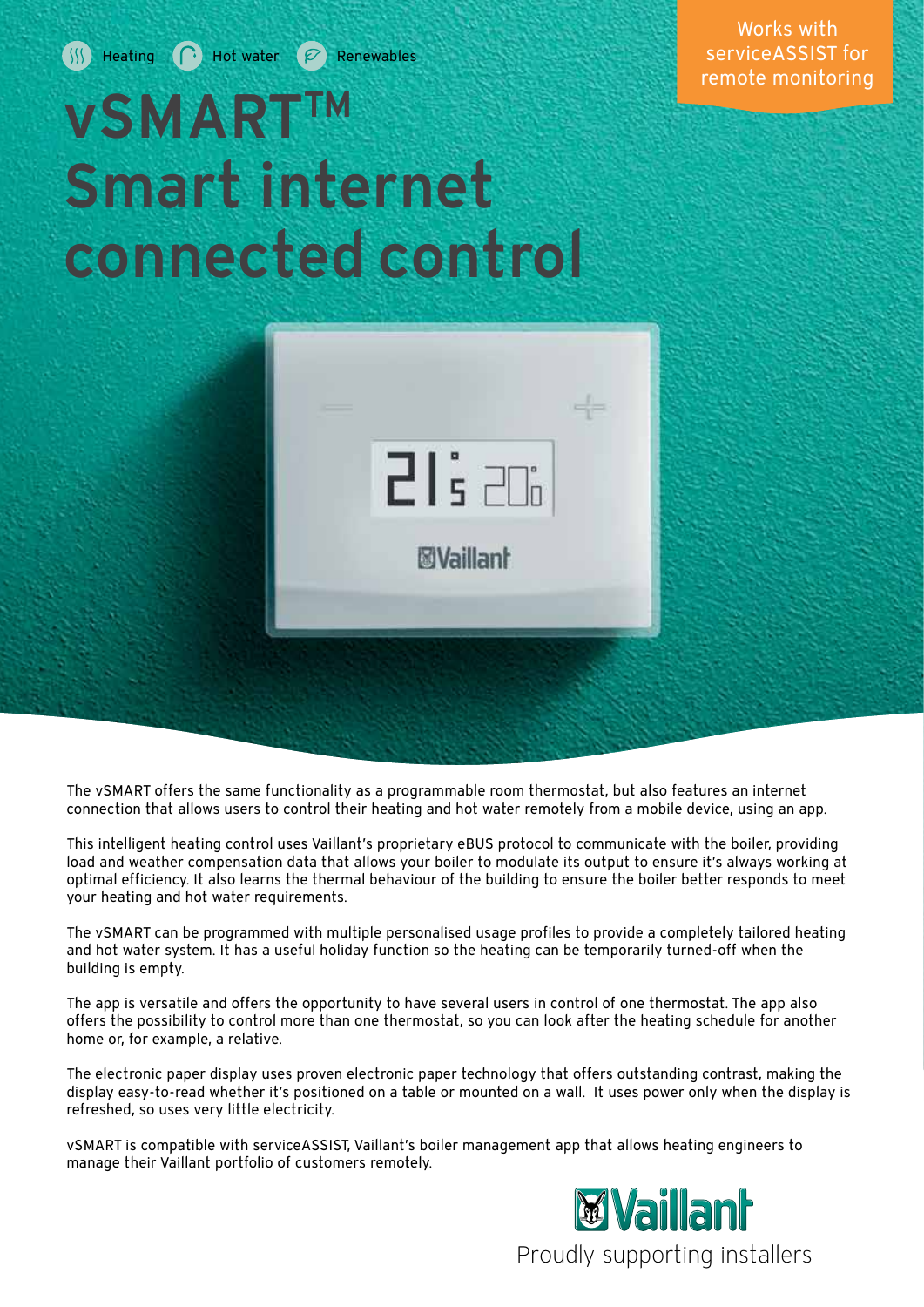#### Key features and benefits

• Boiler modulation

Vaillant's eBUS protocol ensures the boiler modulates for

- Internet weather compensation Optimises system flow temperatures and efficiency based
- ErP class VI

- Boiler Plus compatible Meets Boiler Plus requirements with ease due to being a smart, weather compensating and modulating control
- Intelligent self-learning Immediately begins to learn the thermal behaviour of the building to better respond to your requirements
- ServiceASSIST

Compatible with Vaillant's app, so boilers can be monitored

• Android and Apple iOS application

app

- Multi-user sharing and multi-home control The app allows for multiple users to access one control. You family home and holiday home
- Electronic paper display

#### • Holiday function

away and puts it back on ready for when you return

- Multiple personalised usage profiles
- Wall mounted or table stand installation vSMART is delivered with a wall bracket and a table stand that enables the user to choose the perfect location

| <b>Technical data</b>                             | Unit of measure | <b>Weather compensating controls</b> |                  |
|---------------------------------------------------|-----------------|--------------------------------------|------------------|
|                                                   |                 | <b>vSMART</b> thermostat             | vSMART gateway   |
| Article number                                    |                 | 0020223154                           |                  |
| Height                                            | mm              | 83                                   | 84               |
| Width                                             | mm              | 105                                  | 83               |
| Depth                                             | mm              | 26                                   | 25               |
| Power supply                                      |                 | 3 x 1.5V (AAA)                       | 230 <sub>v</sub> |
| Battery life                                      | Years           | $\approx$ 2                          |                  |
| Frequency                                         | H <sub>7</sub>  |                                      | 50/60            |
| Minimum cross-section of the connection lines     | $mm^2$          |                                      | Plug supplied    |
| Minimum cross-section of the eBUS and sensor wire | $mm^2$          | 0.75                                 |                  |
| Current consumption                               | A               |                                      | $\langle 2$      |
| Level of protection                               |                 | IP <sub>20</sub>                     |                  |
| Adjustable temperature range                      | $^{\circ}$ C    | $7 - 30$                             |                  |
| Max ambient temperature                           | $^{\circ}$ C    | 50                                   |                  |
| Transmissions frequency                           | MHz             | 868                                  |                  |
| WLAN type                                         |                 | 802.11 (2.4GHz)                      |                  |
| Maximum communication range (outdoor)             | m               | 100                                  |                  |
| Maximum communication range (indoor)              | m               | $\approx$ 25                         |                  |
| FrP class                                         |                 | 6                                    |                  |
| ErP contribution %                                |                 | $\overline{4}$                       |                  |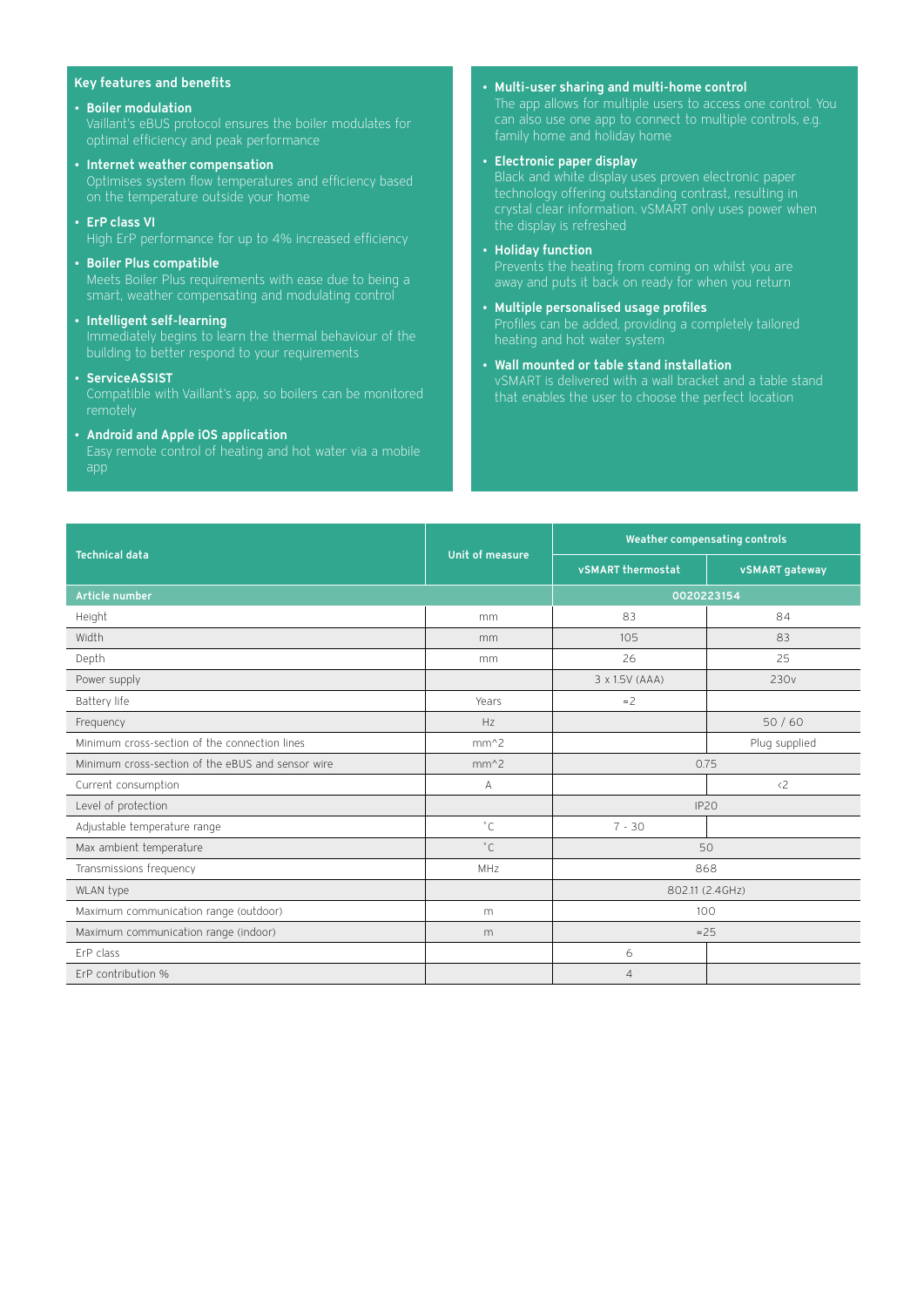## I would like to...

Control a combination boiler with one wired heating zone and operate this from a thermostat in the home and remotely via smartphone or tablet

Programmable room thermostat vSMART combi pack 0020223154







Control a system or open vent boiler with one wired heating zone and operate this from a thermostat in the home and remotely via smartphone or tablet

Programmable room thermostat vSMART system/ open vent pack 0020223158





## How to videos



#### Vaillant serviceASSIST

Vaillant introduced its eBUS communication technology into its products in 2006. This enables Vaillant appliances to talk to each other and offers data on the performance of the heating system and its components.

This technology now means that Vaillant can enable installers to offer their customers extra levels of service and support, using serviceASSIST.

The solution means installers can remotely monitor their customer boiler installations, with access to detailed performance data, fault code history and offer diagnostic insights – all at the click of button.

#### Download serviceASSIST today

Currently only compatible with Vaillant's vSMART connected control.

#### Get started with serviceASSIST in three easy steps

#### 1. Download the app

The app can be easily accessed directly through the serviceASSIST website or by downloading the iOS or Android app.

#### 2. Sign-in with Advance

To access serviceASSIST, an active Vaillant Advance account is required. One can be created using the link found on the serviceASSIST website or app, or directly on the Vaillant Advance website or app.

#### 3. Get started

Set up is complete! Start adding customers and providing peace of mind with serviceASSIST.